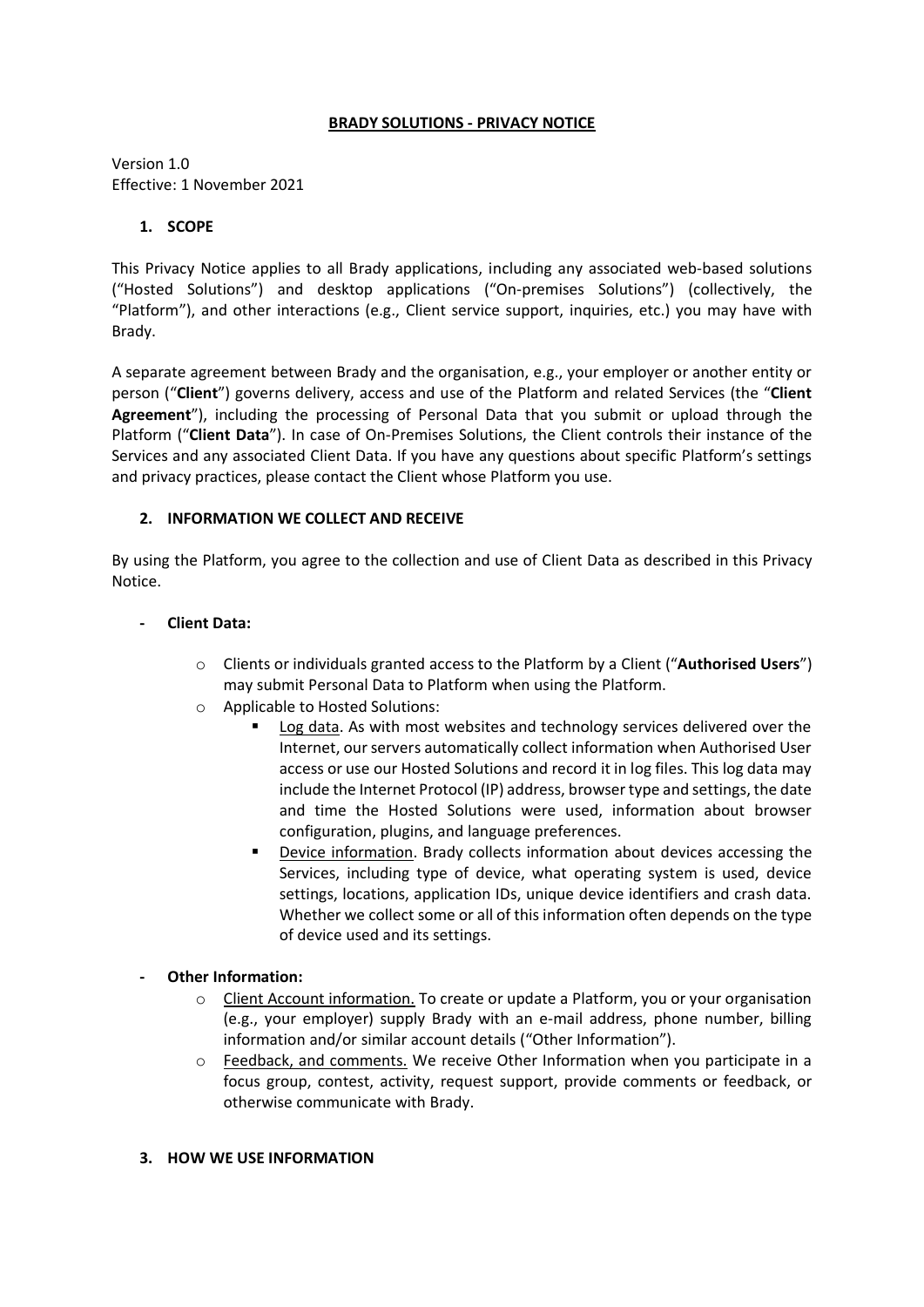Client Data will be used by Brady in accordance with Client's instructions, including any applicable terms in the Client Agreement and Client's use of the Platform functionality, and as required by applicable law. Brady is a processor of Client Data and Client is the controller.

Brady uses Other Information in furtherance of our legitimate interests in operating our Platform, and business. More specifically, Brady uses Other Information:

- **-** To provide, update, maintain and protect our Platform, websites and business. This includes use of Other Information to support delivery of the Platform under a Client Agreement, prevent or address service errors, security or technical issues, analyse and monitor usage, trends and other activities or at an Authorised User's request.
- **-** As required by applicable law, legal process or regulation.
- **-** To communicate with you by responding to your requests, comments and questions. If you contact us, we may use your Other Information to respond.
- **-** To develop and provide search, learning and productivity tools and additional features. Brady tries to make the Platform as useful as possible for specific Client Accounts and Authorised Users.
- **-** To send emails and other communications. We may send you service, technical and other administrative emails, messages and other types of communications. We may also contact you to inform you about changes in our Platform, our services offerings, and important services-related notices, such as security and fraud notices. These communications are considered part of the services and you may not opt out of them. In addition, we sometimes send e-mails about new product features, promotional communications or other news about Brady. These are marketing messages so you can control whether you receive them.
- **-** For billing, account management and other administrative matters. Brady may need to contact you for invoicing, account management and similar reasons and we use account data to administer accounts and keep track of billing and payments.
- **-** To investigate and help prevent security issues and abuse.

If Information is aggregated or de-identified so it is no longer reasonably associated with an identified or identifiable natural person, Brady may use it for any business purpose. To the extent Information is associated with an identified or identifiable natural person and is protected as personal data under applicable data protection law, it is referred to in this Privacy Notice as "Personal Data."

# **4. DATA RETENTION**

Brady will retain Client Data in accordance with a Client's instructions, including any applicable terms in the Client Agreement and Client's use of Services functionality, and as required by applicable law. Brady may retain Other Information pertaining to you for as long as necessary for the purposes described in this Privacy Notice. This may include keeping your Other Information after you have deactivated your account for the period of time needed for Brady to pursue legitimate business interests, conduct audits, comply with (and demonstrate compliance with) legal obligations, resolve disputes and enforce our agreements.

# **5. HOW WE SHARE AND DISCLOSE INFORMATION**

This section describes how Brady may share and disclose Information. Clients determine their own policies and practices for the sharing and disclosure of Information, and Brady does not control how they or any other third parties choose to share or disclose Information.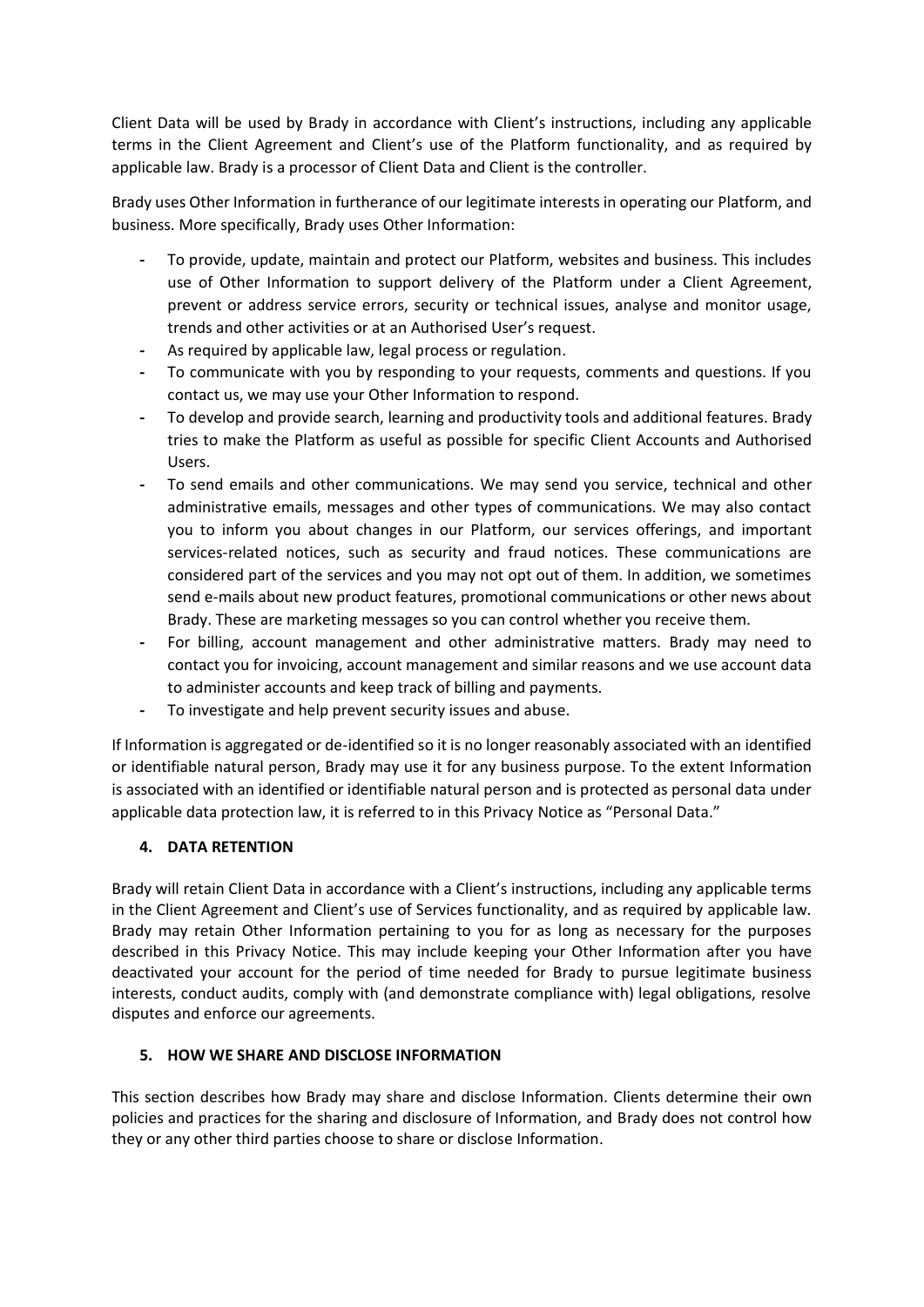- **-** Client's Instructions. Brady will share and disclose Client Data in accordance with a Client's instructions, including any applicable terms in the Client Agreement and Client's use of the Platform's functionality, and in compliance with applicable law and legal process.
- **-** Third party service providers. We may engage third party companies or individuals as service providers or business partners to process information and support our business. These third parties may, for example, provide virtual computing and storage services.
- **-** Affiliates. Brady may share information with its corporate affiliates, parents and/or subsidiaries.
- **-** Mergers and acquisitions. Third parties to whom we may choose to sell, transfer, or merge parts of our business or our assets. Alternatively, we may seek to acquire other businesses or merge with them. If a change happens to our business, then the new owners may use your Personal Data in the same way as set out in this Privacy Notice.

We require all third parties to respect the security of your Personal Data and to treat it in accordance with the law. We do not allow our third-party service providers to use your Personal Data for their own purposes and only permit them to process your Personal Data for specified purposes and in accordance with our instructions.

# **6. INTERNATIONAL TRANSFERS**

We share your personal data within the Brady Group. This may involve transferring your data outside the European Economic Area (**EEA**).

Many of our external third parties are based outside the EEA, so their processing of your personal data will involve a transfer of data outside the EEA.

Whenever we transfer your personal data out of the EEA, we ensure a similar degree of protection is afforded to it by ensuring at least one of the following safeguards is implemented:

- We will only transfer your personal data to countries that have been deemed to provide an adequate level of protection for personal data by the European Commission. For further details, see *[European Commission: Adequacy of the protection of personal data in non-EU countries](https://ec.europa.eu/info/law/law-topic/data-protection/data-transfers-outside-eu/adequacy-protection-personal-data-non-eu-countries_en)*.
- Where we use certain service providers, we may use specific contracts approved by the European Commission which give personal data the same protection it has in Europe. For further details, see *[European Commission: Model contracts for the transfer of personal data to third countries](https://ec.europa.eu/info/strategy/justice-and-fundamental-rights/data-protection/data-transfers-outside-eu/model-contracts-transfer-personal-data-third-countries_en)*.
- Where we use providers based in the US, we may transfer data to them if they are part of the Privacy Shield which requires them to provide similar protection to personal data shared between the Europe and the US. For further details, see *[European Commission: EU-US Privacy](https://ec.europa.eu/info/strategy/justice-and-fundamental-rights/data-protection/data-transfers-outside-eu/eu-us-privacy-shield_en)  [Shield](https://ec.europa.eu/info/strategy/justice-and-fundamental-rights/data-protection/data-transfers-outside-eu/eu-us-privacy-shield_en)*.

# **7. DATA SECURITY**

We have put in place appropriate security measures to prevent your Personal Data from being accidentally lost, used or accessed in an unauthorised way, altered or disclosed. In addition, we limit access to your Personal Data to those employees, agents, contractors and other third parties who have a business need to know. They will only process your Personal data on our instructions and they are subject to a duty of confidentiality.

We have put in place procedures to deal with any suspected personal data breach and will notify you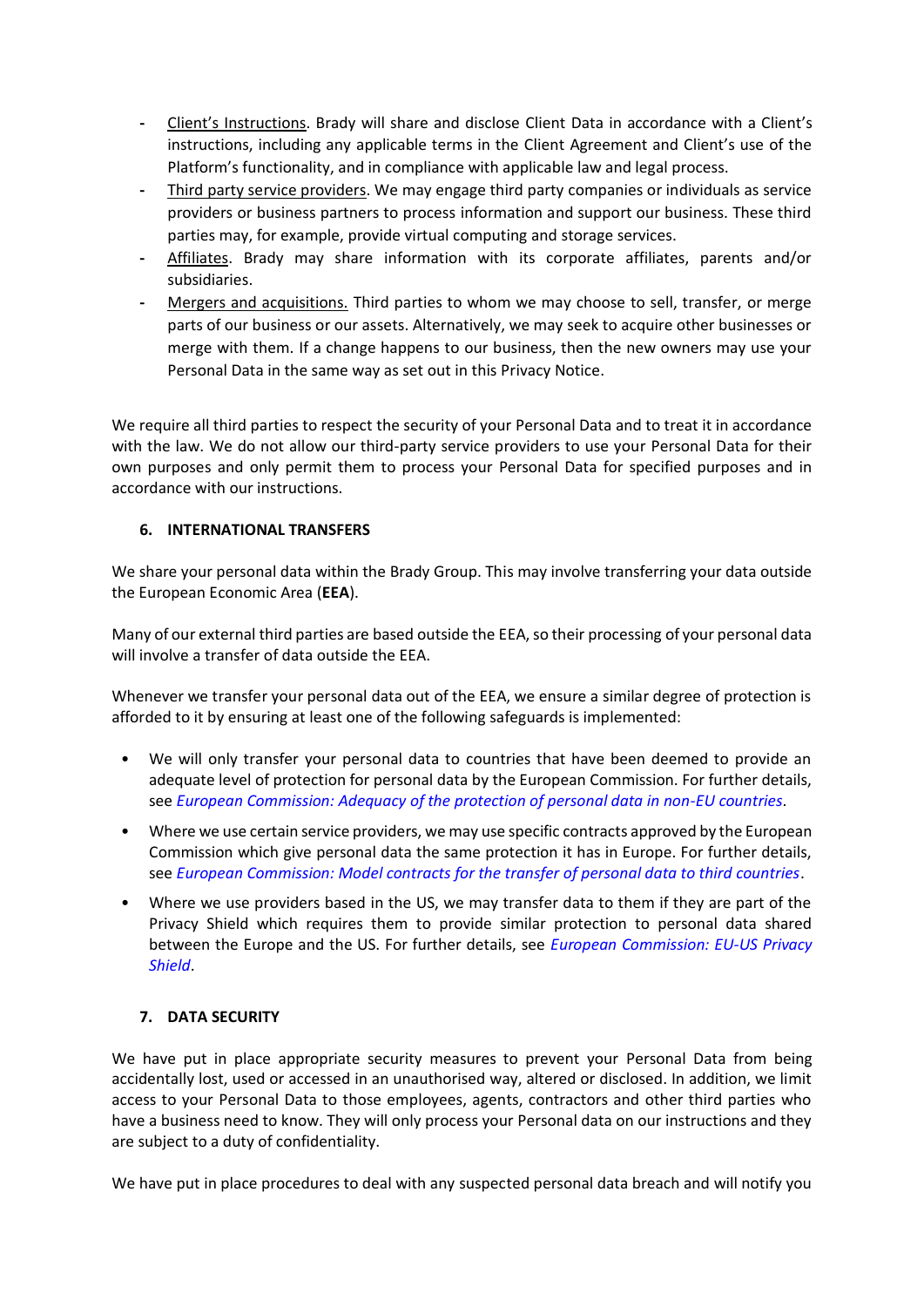and any applicable regulator of a breach where we are legally required to do so.

Although we maintain physical, electronic, and administrative safeguards to protect your Personal Data from unauthorised or inappropriate access, the transmission of information electronically is not completely secure, and we cannot guarantee the security of your Personal Data to us or provided through the Platform.

### **8. IDENTIFYING THE DATA CONTROLLER AND DATA PROCESSOR**

Brady is the processor of the Client Data and the controller of Other Information.

Brady Technologies Ltd is made up of different legal entities. This Privacy Notice is issued on behalf of Brady Group so when we mention "Brady", "we", "us" or "our" in this Privacy Notice, we are referring to the relevant company in Brady Group responsible for processing your data and legal entity that is part of the Client Agreement.

### **9. YOUR RIGHTS**

### **Brady as data processor**

If you have any questions or concerns about the processing of Client Data, you should contact our Client (the data Controller) directly or read their privacy notice/policy. Because the Client Data is under the client's control, the Client is responsible for providing appropriate notice and choice to its end users regarding our processing of Client Data on its behalf. If a Client's end-user has any questions or concerns related to our handling of Client Data, the end-user may contact Brady and we will work with the Client to address the concern.

Similarly, an individual who seeks to access Client Data, or to correct, amend, object, or delete Client Data that is inaccurate, should direct their query to the Client. In case of Hosted Solutions, if the client asks us to retrieve, amend or remove the Client Data, we will do so in accordance with our Client Agreement with them.

### **Brady as data controller**

Under certain circumstances, you have rights under data protection laws in relation to your Other Information data which includes:

- **-** Request access to your personal data.
- **-** Request correction of your personal data.
- **-** Request erasure of your personal data.
- **-** Object to processing of your personal data.
- **-** Request restriction of processing your personal data.
- **-** Request transfer of your personal data.
- **-** Right to withdraw consent.

If you wish to exercise any of the rights set out above, please Contact us.

### **10. CONTACT US**

Our full details are: